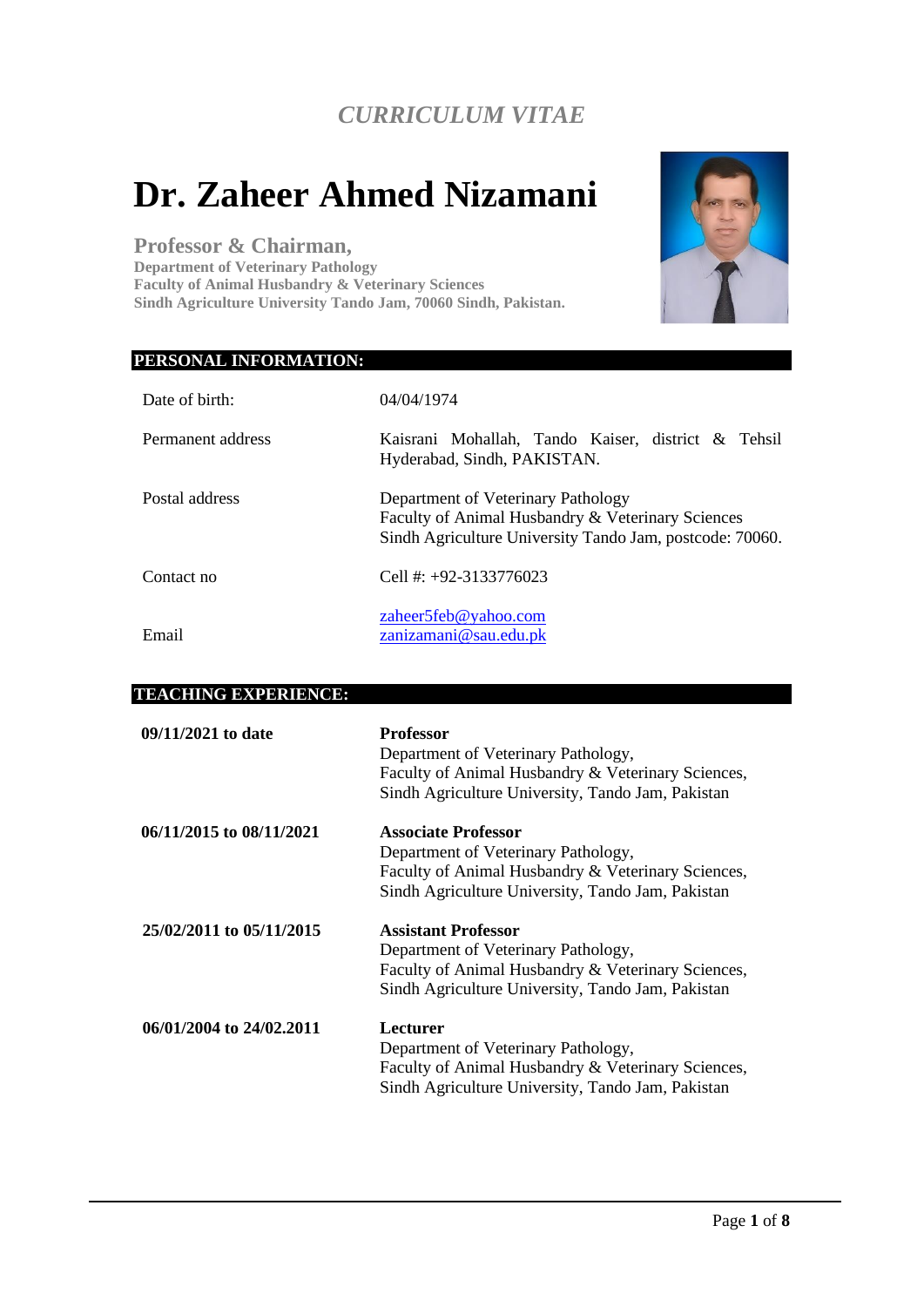# **ADMINISTRATIVE PROFILE:**

| 11/12/2015 to date                       | Chairman,<br>Department of Veterinary Pathology,<br>Faculty of Animal Husbandry & Veterinary Sciences<br>Sindh Agriculture University, Tando Jam                                                                 |
|------------------------------------------|------------------------------------------------------------------------------------------------------------------------------------------------------------------------------------------------------------------|
| 29/03/2014 to 14/12/2015                 | <b>In-charge Chairman</b><br>Department of Veterinary Pathology,<br>Faculty of Animal Husbandry & Veterinary Sciences<br>Sindh Agriculture University, Tando Jam                                                 |
| 11/12/2015 to date<br>11/12/2015 to date | Member Academic Council, SAU, Tando Jam<br>Member Senate, SAU, Tando Jam                                                                                                                                         |
| 02/03/2016 to 15/03/2017                 | <b>Coordinator Postgraduate Program,</b><br>Faculty of Animal Husbandry & Veterinary Sciences,<br>Sindh Agriculture University, Tando Jam                                                                        |
| 02/03/2016 to 17/01/2018                 | Subject Editor (Animal & Veterinary Science Section),<br>Pakistan Journal Of Agriculture, Agricultural Engineering And<br>Veterinary Sciences (official journal of S.A.U Tandojam)                               |
| 07/04/2014 to date                       | <b>Member Faculty Board of Studies</b><br>Faculty of Animal Husbandry & Veterinary Sciences,<br>Sindh Agriculture University, Tando Jam                                                                          |
| 2013 to date                             | <b>Member Department Boards of Studies</b><br>Department of Veterinary Pathology<br>Faculty of Animal Husbandry & Veterinary Sciences,<br>Sindh Agriculture University, Tando Jam                                |
| 2015 to date                             | Member Department Board of Studies, SAU Tando Jam<br><b>Department Animal Nutrition</b><br>Department of Poultry Husbandry<br>Department of Veterinary Pharmacology<br>Department of Physiology & Biochemistry   |
| 2015 to 2018                             | Member Department Board of Studies, Shaheed Benazir<br>Bhutto University of Veterinary & Animal Sciences,<br>departments<br><b>Sakrand</b><br>for<br>of Veterinary<br>Pathology,<br>Microbiology & Parasitology. |
| 2013 to 2016                             | <b>Member Internship Committee</b><br>Faculty of Animal Husbandry & Veterinary Sciences,<br>Sindh Agriculture University, Tando Jam, Pakistan                                                                    |
| 20/03/2019 to date                       | Member, Ethics Committee for Animal Care and Use, SAU,<br>Tando Jam.                                                                                                                                             |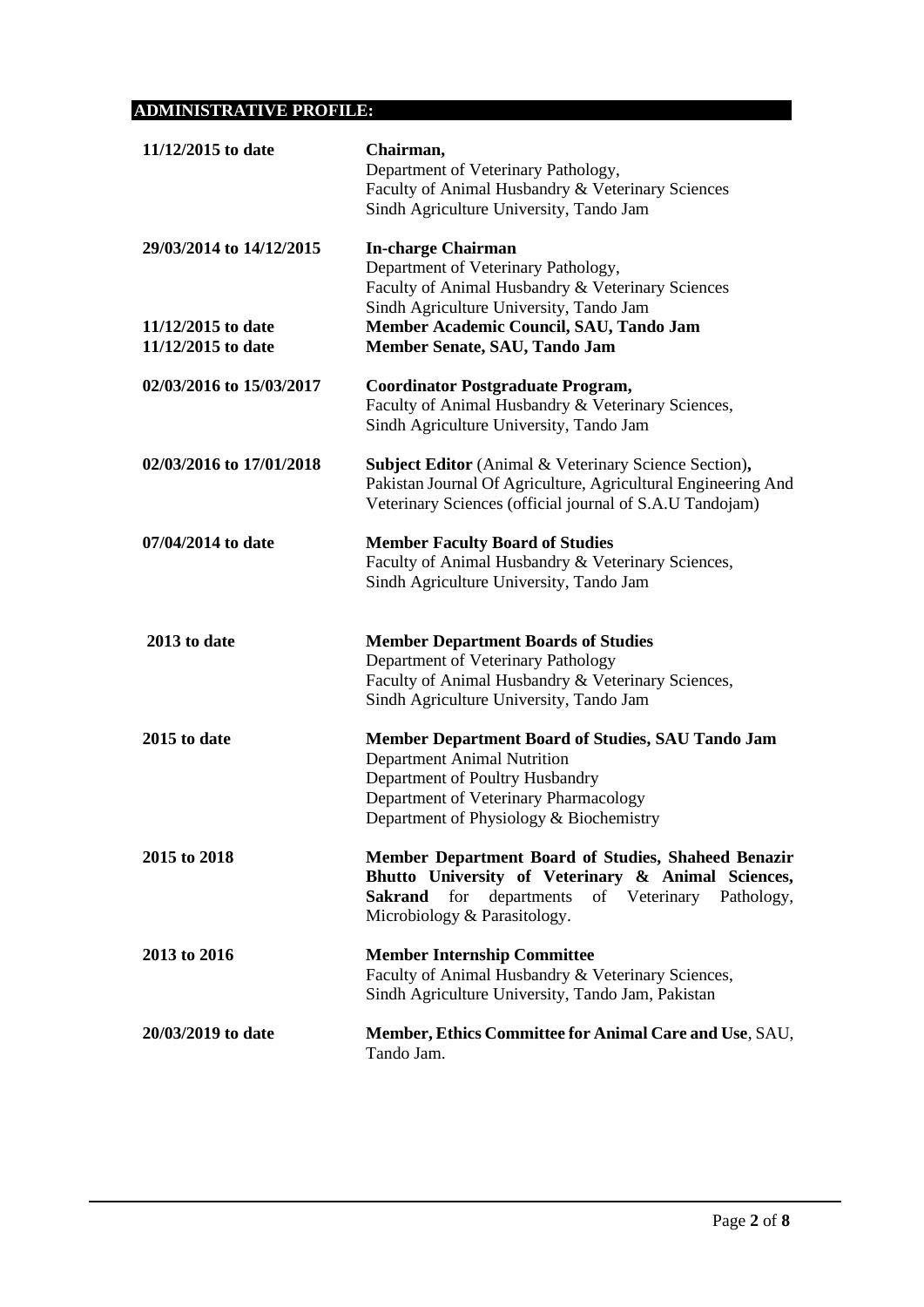# **ACADEMIC PROFILE:**

| 2011 | Ph.D,<br>University of Montpellier-II, France<br><b>Thesis title:</b> In vivo delivery of siRNA and evaluation of<br>its antiviral effect against Peste des petits ruminants virus<br>(PPRV)                   |
|------|----------------------------------------------------------------------------------------------------------------------------------------------------------------------------------------------------------------|
| 2007 | <b>Masters Science and Technology (research),</b><br>University of Montpellier-II, France<br><b>Thesis title:</b> Study of immunomodulating properties of<br>nucleoprotein of Peste des petits ruminants virus |
| 2005 | <b>M.Sc.</b> (Hons.) Veterinary Pathology (coursework only)<br>Sindh Agriculture University, Tando Jam, Pakistan                                                                                               |
| 1998 | Doctor of Veterinary Medicine (D.V.M)<br>Sindh Agriculture University, Tando Jam, Pakistan<br><b>First Position</b>                                                                                            |

## **HEC RECOGNITION & PVMC REGISTRATION:**

| 2011 to date                             | <b>Higher Education Commission (HEC) recognized PhD supervisor</b>   |
|------------------------------------------|----------------------------------------------------------------------|
| 2011 to date<br>(life-long registration) | <b>Registered as RVMP with Pakistan Veterinary Medical Council</b>   |
| 13/08/2018 to<br>12/08/2023              | <b>Registration as RVMF with Pakistan Veterinary Medical Council</b> |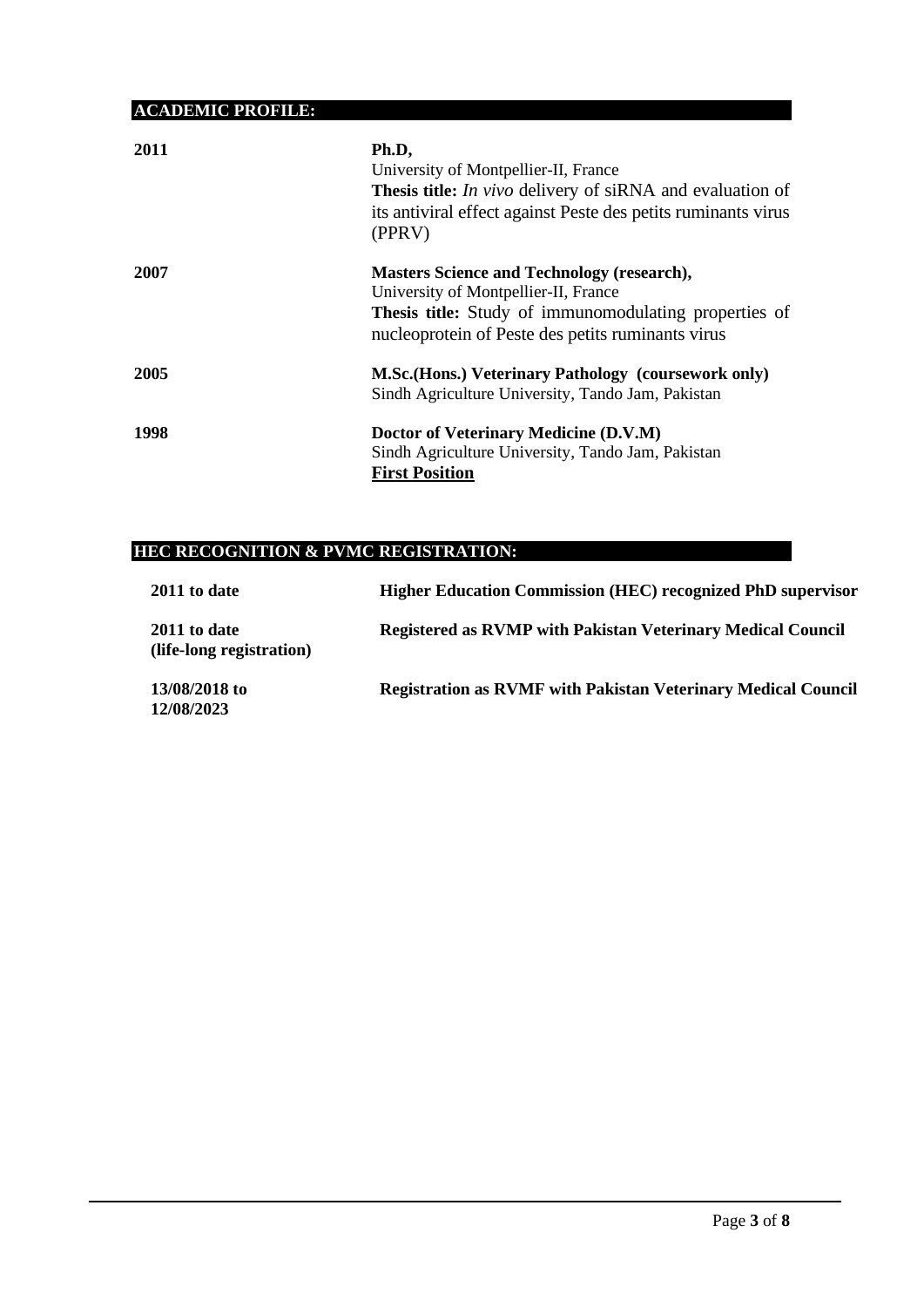## **RESEARCH PROFILE:**

#### **I. JOURNAL ARTICLES :**

#### **- Articles are enlisted according to following sequence: Impact factor Journals, HEC-Recognized local journals & other local/international journals.**

| S.<br>N <sub>0</sub> | <b>Names of Authors</b>                                                                                                                                                                                                      | Titles of Research<br><b>Papers</b>                                                                                                                                               | <b>Name of Journal</b>                             | <b>Category of Journal</b>                         |                                                              | Year | <b>Volume</b><br># | Page<br>$\#$     |
|----------------------|------------------------------------------------------------------------------------------------------------------------------------------------------------------------------------------------------------------------------|-----------------------------------------------------------------------------------------------------------------------------------------------------------------------------------|----------------------------------------------------|----------------------------------------------------|--------------------------------------------------------------|------|--------------------|------------------|
|                      |                                                                                                                                                                                                                              |                                                                                                                                                                                   |                                                    | Category of<br><b>HEC</b><br>recognized<br>Journal | Internatio<br>nal<br><b>ISI</b><br><b>Indexed</b><br>Journal |      |                    |                  |
| $\mathbf{1}$         | Nizamani, Z. A.,<br>Keil, G. M., Albina,<br>E., Holz, C., Minet,<br>C., Kwiatek, O.,<br>Libeau, G.,<br>and<br>Servan de Almeida.<br>R.                                                                                       | Potential of adenovirus<br>and baculovirus vectors<br>for the delivery of<br>shRNA<br>against<br>morbilliviruses                                                                  | Antiviral research                                 | W                                                  | IF 4.308                                                     | 2011 | 90                 | 98-101           |
| 2                    | Nizamani, Z. A.,<br>Servan de Almeida,<br>Albina,<br>R.<br>E.,<br>Parveen, F., Libeau,<br>G.                                                                                                                                 | vitro<br>study<br>of<br>In<br>lymphotropic<br>and<br>immunomodulatory<br>properties of the peste<br>des petits ruminants<br>virus (PPRV)                                          | Journal<br>The<br>of<br>Animal & Plant<br>Sciences | W                                                  | IF: 0.407                                                    | 2014 | 24(5)              | 1380-<br>1387    |
| 3                    | R.,<br>Faisal,<br>Nizamani, Z. A.,<br>N.M<br>Soomro.,<br>Afzal, F., Shaffi-ur-<br>Rehman, Samo, F.                                                                                                                           | Susceptibility of Desi<br>and commercial layer to<br>low pathogenic avian<br>influenza                                                                                            | The Journal<br>of<br>Animal & Plant<br>Sciences    | W                                                  | IF: 0.407                                                    | 2014 | 24(6)              | 1643-<br>1648    |
| $\overline{4}$       | Parveen<br>F.,<br><b>Nizamani</b><br><b>Z.A.</b><br>Gan F., Chen X.,<br>Shi X., Kumbhar S.,<br>Zeb A. & Huang K                                                                                                              | Protective Effect<br>of<br>Selenomethionine<br>on<br>Aflatoxin B1-Induced<br>Oxidative<br><b>Stress</b><br>in<br><b>MDCK Cells</b>                                                | Biological Trace<br><b>Element Research</b>        | W                                                  | IF: 2.361                                                    | 2014 | 157(3)             | 266-<br>274      |
| 5                    | Nizamani A. W., O.<br>Fumire,<br>L.<br>Forestier,<br>S.<br>Presciuttini,<br>Н.<br>Leveziel, Z.<br>A.<br>Nizamani,<br>A.<br>Oulmouden                                                                                         | Post-transcriptional<br>regulation<br>of<br>polymorphic Protease-<br>Activated Receptor-2<br>$(PAR-2)$<br>gene<br>displaying correlation<br>with skin pigmentation<br>in cattle   | Journal<br>The<br>of<br>Animal & Plant<br>Sciences | W                                                  | IF: 0.407                                                    | 2014 | 24(1)              | $103 -$<br>1012  |
| 6                    | Nizamani, A.R., Z.<br>Nizamani.,<br>A,<br>Umrani,<br>A.P.,<br>P.Dewani, , M.A.<br>N.M<br>Vandiar.,<br>Soomro,<br>J.A<br>Gandahi                                                                                              | Prevalence of Peste des<br>Petits Ruminants (PPR)<br>virus antibodies in goat<br>and sheep populations<br>in Sindh, Pakistan                                                      | Journal<br>of<br>The<br>Animal & Plant<br>Sciences | W                                                  | IF: 0.407                                                    | 2015 | 25(6)              | $1515 -$<br>1519 |
| 7                    | Shahnawaz<br>Kumbhar, Alam Z.<br>Fahmida<br>Khan.<br>Parveen, Zaheer A.<br>Nizamani, Farman<br>A. Siyal,<br>Mohamed E. Abd<br>El-Hack, Fang Gan,<br>Yunhuan<br>Liu,<br>Muhammad<br>Hamid, Sonia A.<br>Nido and Kehe<br>Huang | Impacts of selenium<br>and vitamin E<br>supplementation<br>on<br>mRNA of heat shock<br>proteins, selenoproteins<br>and antioxidants<br>in broilers exposed to<br>high temperature | <b>AMB</b> Express                                 | W                                                  | IF: 1.719                                                    | 2018 | 8(1)               | 112              |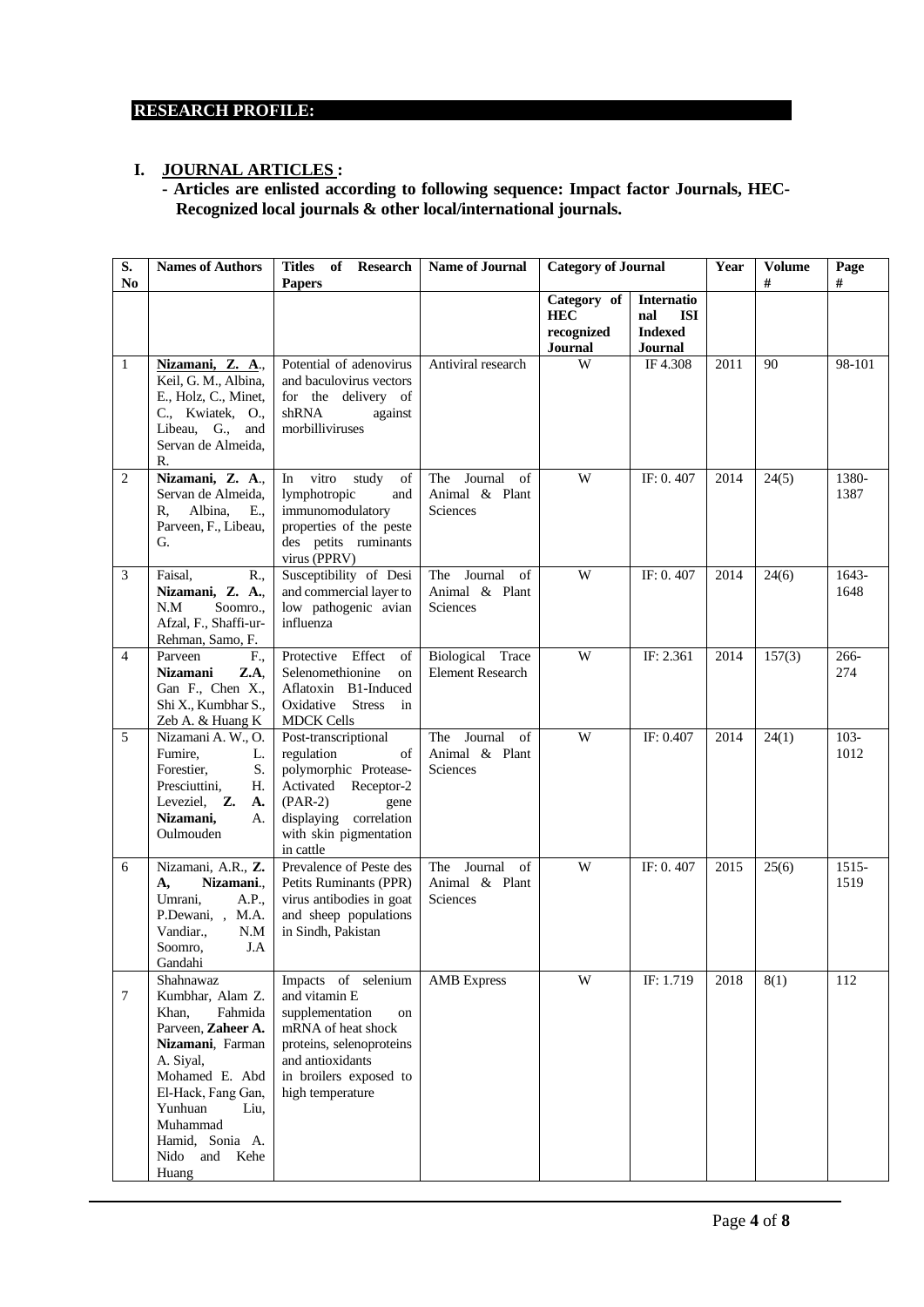| 8  | M.<br>F.,<br>Ayoob,<br>Nizamani, Z. A.,<br>Kamboh, A.<br>A.,<br>Ayoob, M., Vistro,<br>W. A., & Baloch,<br>A.S                                                  | Pathology of induced<br>Velogenic<br>Viscerotropic<br>Newcastle<br>Disease<br>(VVND) in Japanese<br>Quail and Myna                                                    | Pakistan Journal<br>of Zoology                           | X              | IF: 0.831 | 2021 | 53(2)    | $521 -$<br>527                                        |
|----|----------------------------------------------------------------------------------------------------------------------------------------------------------------|-----------------------------------------------------------------------------------------------------------------------------------------------------------------------|----------------------------------------------------------|----------------|-----------|------|----------|-------------------------------------------------------|
| 9  | Tarique, I., Shah,<br>M.G.,<br>Kalhoro,<br>I.B.,<br>Nizamani,<br><b>Z.A.,</b><br>Tariq, M.,<br>Gandahi,<br>J.A.,<br>Fazlani, S.A. and<br>Sahito, B.            | Morphometric Analysis<br>of Skin in Different<br>Body<br>Regions<br>of<br>Young and Adult Red<br>Cattle<br>Sindhi<br><b>Bos</b><br>indicus                            | Pakistan Journal<br>of Zoology                           | $\mathbf X$    | IF: 0.831 | 2021 |          | $1-8$                                                 |
| 10 | Z.A.,<br>Soomro,<br>Nizamani,<br>Z.A.,<br>N.H.,<br>Kalhoro,<br>Soomro, S.A., Yu,<br>H., Chen, K., Tariq,<br>and Vistro,<br>М.<br>W.A.                          | Studies on surveillance<br>and pathology of E. coli<br>infections in poultry in<br>Sindh province<br>of<br>Pakistan                                                   | Fresenius<br>environmental<br>bulletin                   | $\mathbf Y$    | IF: 0.553 | 2021 | 30       | $8051 -$<br>8062                                      |
| 11 | Channa,<br>A.<br>A.,<br>Tariq,<br>M,<br>Nizamani, Z. A.,<br>Kalhoro, N. H.                                                                                     | Prevalence of avian<br>influenza H5, H7 and<br>H9<br>viruses<br>in<br>commercial layers in<br>Karachi, Pakistan                                                       | Iranian Journal of<br>Veterinary<br>Research             | X              | IF: 1.376 | 2021 | Accepted | doi:<br>10.220<br>99/ijvr.<br>2021.4<br>1104.5<br>964 |
| 12 | Nizamani,<br>GS,<br>Nizamani<br>ZA.<br>Fahim A, Ujjan IU                                                                                                       | lymphoblastic<br>Acute<br>leukemia:<br>chromosomal<br>abnormalities<br>in<br>childhood reporting at a<br>tertiary care hospital of<br>Sindh                           | Professional<br>Medical Journal                          | $\mathbf X$    |           | 2016 | 23(3)    | $312 -$<br>316.                                       |
| 13 | Leghari, M.F., Z.A<br>Nizamani,<br>I.H.<br>Leghari,<br>T.M.<br>Samo, A Sethar, F.<br>Samo                                                                      | Hemato-biochemical<br>and pathological studies<br>on induced Pastuerella<br>multocida infection in<br>Rabbits                                                         | Sindh University<br>Research Journal<br>(Science Series) | $\mathbf X$    |           | 2016 | 48(3)    | $671 -$<br>674                                        |
| 14 | Soomro, S.A., N.M<br>Z.A<br>Soomro.,<br>Nizamani.,<br>N.H<br>Kalhoro., and S.<br>Bughio                                                                        | Comparative pathology<br>experimentally<br>of<br>induced low pathogenic<br>avian influenza (H7N3)<br>infection in Chicken.<br>Ducks and Quails                        | Pak. J. Agi., Agril.<br>Engg., Vet. Sci.                 | $\overline{Y}$ |           | 2016 | 32(2)    | 284-<br>294                                           |
| 15 | Murree,<br>Bateel<br><b>Zaheer</b><br>Ahmed<br>Nizamani, Imdad<br>Leghari,<br>Hussain<br>Noor Muhammad<br>Soomro,<br>Tariq<br>Mansoor<br>Samo,<br>Fahmida Samo | Pathology<br>and<br>transmission<br>of<br>experimental Velogenic<br>Viscerotropic<br>Newcastle Disease in<br>wild pigeons, broiler<br>and Aseel chickens              | Sci.Int. (Lahore)                                        | Y              |           | 2016 | 28(4)    | 3965-<br>3971                                         |
| 16 | S.<br>Parveen,<br>F.,<br>Parveen:<br>Z.A.<br>Nizamani<br>D.H.<br>Kalhoro., M. Tariq,<br>R. Ahmed and K.<br>Alam Zeb.                                           | Beta-carotene<br>Modulates<br>Oxidative<br>Stress-Induced<br>Cell<br>Apoptosis in MDCK<br>Cells<br>through<br>Regulation of Bcl-<br>2mRNA and Caspase-3<br>Activities | Sci.Int. (Lahore)                                        | Y              |           | 2016 | 28(4)    | 3919-<br>3924                                         |
| 17 | Jahejo, A.R., N.<br>Rajput,<br>N.<br>Muhammad,<br>Ahmed,<br>Shoaib<br>Z.A. Nizamani, M.<br>Tarique,<br>A. A.<br>Memon.                                         | Effect of ascorbic acid<br>in heat stressed broiler<br>chickens of sindh zone                                                                                         | Sci.Int.(Lahore)                                         | Y              |           | 2016 | 28(4)    | 4089-<br>4093                                         |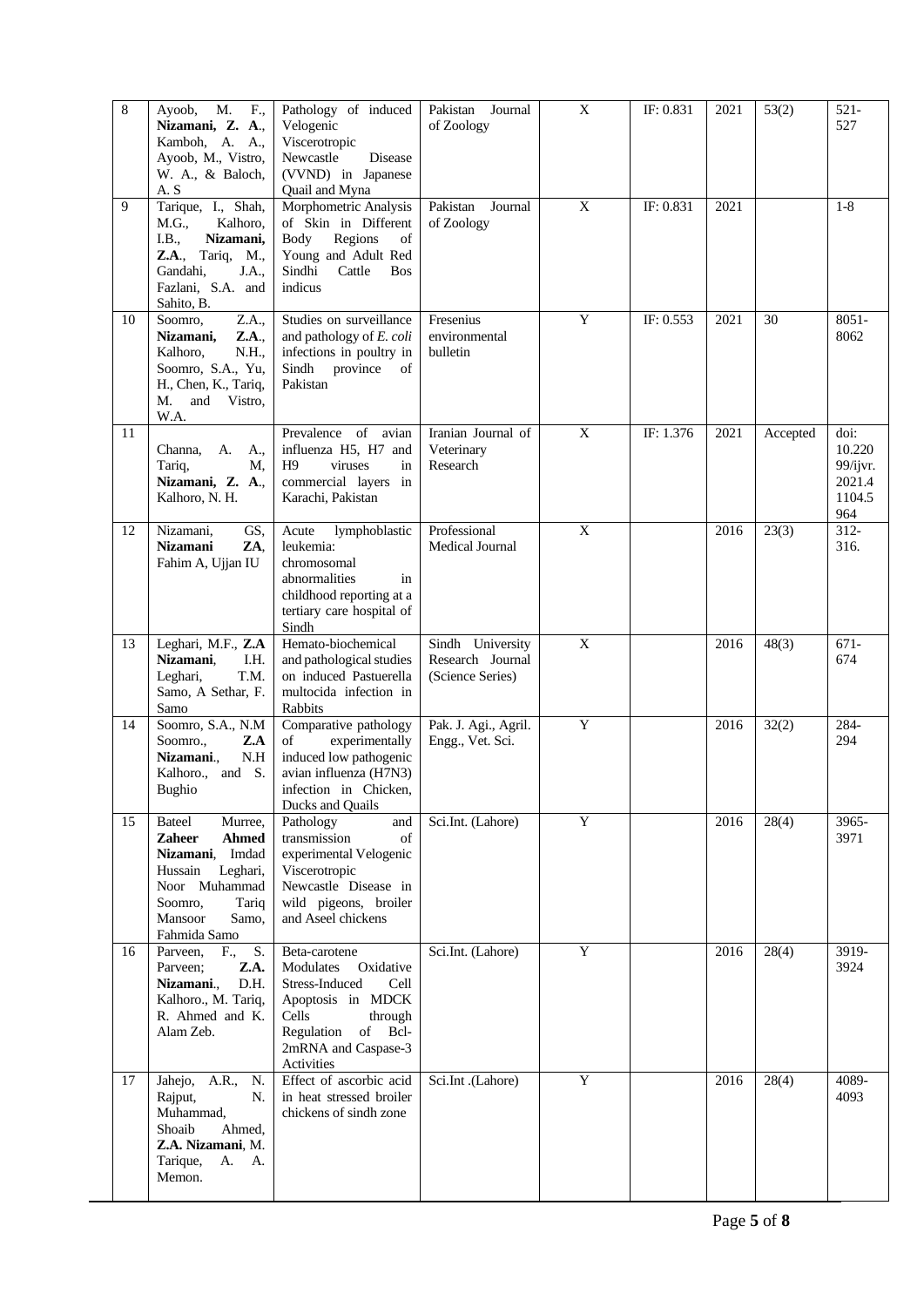| 18 | A.N.,<br>Riaz<br>M.<br>Jiskani.<br>M.I.<br>M.<br>Khaskheli,<br>Z.A.<br>Tarique,<br>Nizamani.<br>M.H.<br>Sahito                                                    | In vitro hemical control<br>of<br>Fusarium<br>oxysporium (F. s. citri)<br>causal agent of citrus<br>decline                  | Sci.Int.(Lahore)                                                                  | Y              | 2016 | 28(4)     | 4075-<br>4078  |
|----|-------------------------------------------------------------------------------------------------------------------------------------------------------------------|------------------------------------------------------------------------------------------------------------------------------|-----------------------------------------------------------------------------------|----------------|------|-----------|----------------|
| 19 | MH Baloch,<br>AH<br>Z.A<br>Shah,<br>Nizamani,<br>MN<br>Rajput, H Magsi                                                                                            | Physico-chemical and<br>sensorial variation in<br>camel milk produced at<br>different<br>zones<br>of<br>Sindh, Pakistan      | Pure and Applied<br><b>Biology</b>                                                | Y              | 2018 | 7(2)      | $625 -$<br>634 |
| 20 | MH Baloch,<br>AH<br>Shah.<br>Z.A<br>Nizamani,<br>MN<br>Rajput, H Magsi                                                                                            | Socio-economic<br>characteristics of camel<br>farmers in<br>different<br>of<br>Sindh,<br>zones<br>Pakistan                   | Pak. J. Agi., Agril.<br>Engg., Vet. Sci.                                          | $\overline{Y}$ | 2018 | 34(2)     | $161 -$<br>167 |
| 21 | Channa,<br>A.<br>A.,<br>Kalhoro, N.<br>H.,<br>Nizamani, Z. A.,<br>Mangi, A. H., &<br>Soomro, J.                                                                   | Prevalence<br>of<br>Newcastle<br>Disease<br>Virus<br>and<br>Avian<br>Influenza Virus (H7N3)<br>in Poultry at Karachi         | RADS Journal of<br>Biological<br>Research<br>$\&$<br><b>Applied Sciences</b>      | Y              | 2020 | 11(1)     | $9 - 14$       |
| 22 | Channa, A. A., A.<br>H. Mangi, N. H.<br>Kalhoro,<br>Н.<br>Soomro.<br>Z.<br>A.<br><b>B.</b><br>Nizamani,<br>Rehman, and N. M.<br>Mangi                             | Seroprevalence<br>of<br>infectious<br>bursal<br>disease (ibd) in layers at<br>karachi during 2017-<br>2019                   | Journal of Animal<br>Health<br>and<br>Production                                  | $\overline{Y}$ | 2021 | 9(4)      | $352 -$<br>356 |
| 23 | Channa, A. A.,<br>Tariq, M,<br>Nizamani, Z.A.,<br>Kalhoro, N. H.                                                                                                  | Prevalence of Avian<br>Influenza H5, H7 and<br>H9<br>viruses<br>in<br>commercial broilers at<br>Karachi, Pakistan.           | Journal of Animal<br>Health<br>and<br>Production                                  | $\mathbf Y$    | 2021 | Accepted  |                |
| 24 | Nizamani, Z. A.,<br>C. Holz., D. Keita.,<br>Libeau.,<br>Е.<br>G.<br>Albina., R. Servan<br>de Almeida                                                              | RNA interference as<br>antiviral therapy: dream<br>or reality?                                                               | Virus Reviews and<br>Research                                                     |                | 2013 | $18(1-2)$ | $1-23$         |
| 25 | Shaffi-ur-Rehman,<br>Nizamani, Z. A.,<br>Soomro<br>N.M.,<br>Kalhoro<br>N.H.,<br>Faisal, R                                                                         | Velogenic<br>viscerotropic<br>Newcastle<br>disease<br>virus produces variable<br>pathogenicity in two<br>chicken breeds      | Journal of Animal<br>Health<br>and<br>Production                                  |                | 2014 | 2(4)      | 46-50          |
| 26 | Shah, A.H., Shah<br>M.G., Khan, M.S.,<br>Nizamani,<br><b>Z.A.,</b><br>Mirani,<br>A.H.,<br>Soomro,<br>A.H.<br>Soomro, M. K.,<br>Shah, Saleha A. A.<br>and Zunita Z | Occurrence of novel<br>alleles and sequence<br>types in Arcobacter<br>butzleri.                                              | Malaysian Journal<br>of<br>Veterinary<br>Research                                 |                | 2014 | 5(1)      | 31-37          |
| 27 | Barham, G. S.,<br>Khaskheli,<br>M.,<br>Soomro, A. H., &<br>Nizamani, Z.A                                                                                          | Extent of extraneous<br>water and detection of<br>various adulterants in<br>market<br>milk<br>at<br>Mirpurkhas, Pakistan     | Journal<br>of<br>Agriculture<br>and<br>Veterinary<br>Sciences                     |                | 2014 | 7(3)      | 83-89          |
| 28 | Barham, G. S.,<br>Khaskheli,<br>M.,<br>Soomro, A. H., &<br>Nizamani, Z.A.                                                                                         | Detection and Extent of<br>extraneous water and<br>adulteration in milk<br>consumed<br>at<br>Hyderabad, Pakistan             | Journal of Food<br>Nutrition<br>and<br>Sciences                                   |                | 2014 | 2(2)      | 47-52          |
| 29 | Barham, G. S.,<br>Khaskheli,<br>M.,<br>Soomro, A. H., &<br>Nizamani, Z.A.                                                                                         | Screening<br>of<br>adulterants and extent<br>of added water in<br>market milk at central<br>zone<br>of<br>Sindh,<br>PakistaN | IOSR Journal of<br>Environmental<br>Science,<br>Toxicology and<br>Food Technology |                | 2014 | 8(7)      | 77-83          |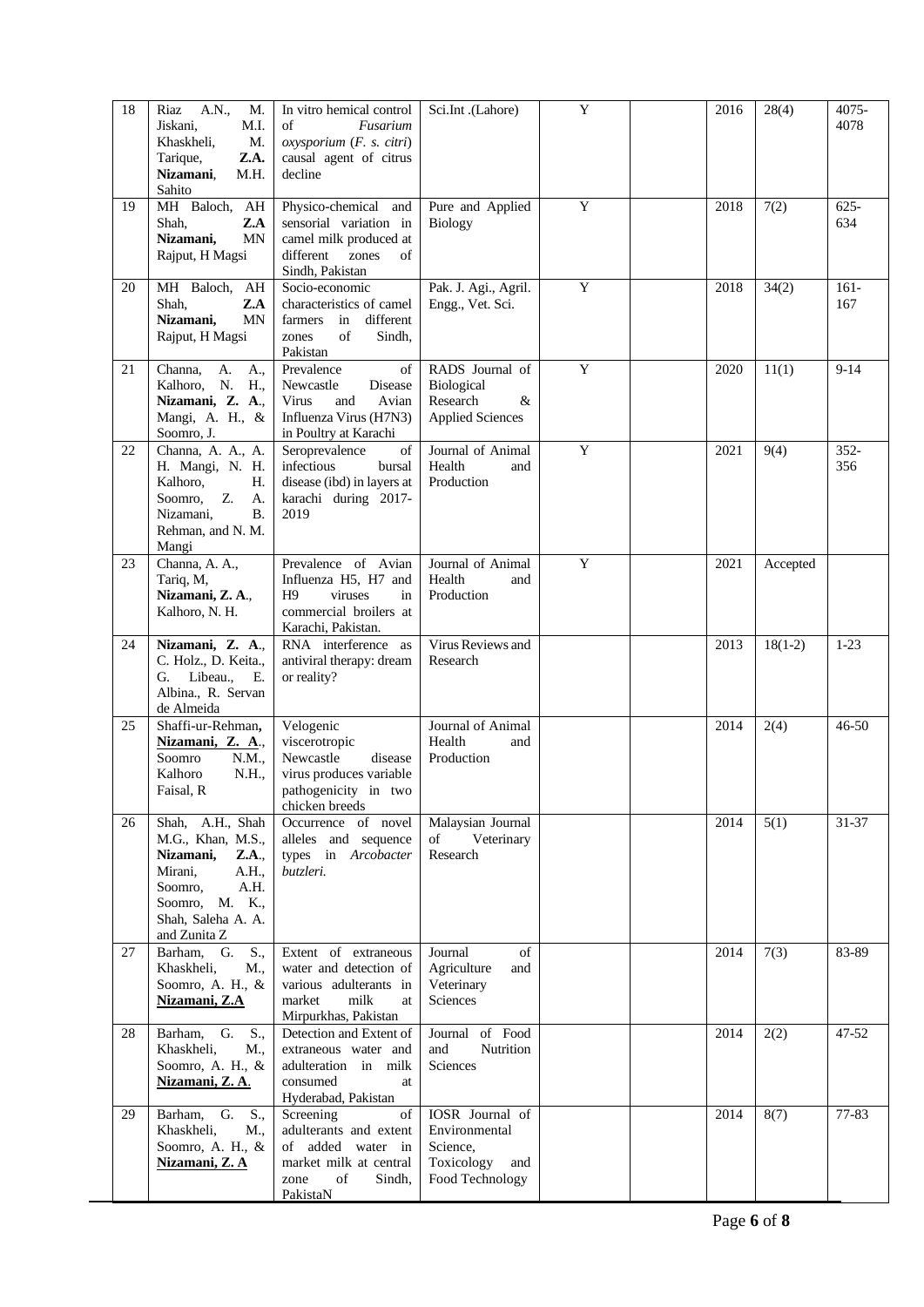| 30 | Kiani, F.A., A.B,<br>Kachiwal.,<br>M.G,<br>Shah,<br>Z.A,<br>Nizamani.<br>F.M,<br>Khand,<br>G.M.<br>Lochi, et. al.                                                            | Comparative Study on<br>Midline<br>and<br>Flank<br>Approaches<br>for<br>Ovariohystrectomy in<br>Cats                                             | J. Agric. Food.<br>Tech                              |  | 2014 | 4(2)  | 21-31          |
|----|------------------------------------------------------------------------------------------------------------------------------------------------------------------------------|--------------------------------------------------------------------------------------------------------------------------------------------------|------------------------------------------------------|--|------|-------|----------------|
| 31 | Barham,<br>S.,<br>G.<br>Khaskheli,<br>M.,<br>Soomro, A. H., &<br>Nizamani, Z. A                                                                                              | Risk of adulteration in<br>milk<br>consumed<br>at<br>Shaheed Benazirabad<br>district of Sindh.                                                   | International<br>Journal<br>of<br>Adulteration       |  | 2015 | 1(1)  |                |
| 32 | S.,<br>Barham,<br>G.<br>Khaskheli,<br>M.,<br>Soomro, A. H., &<br>Nizamani, Z.A.                                                                                              | Surveillance of milk<br>adulteration<br>and its<br>impact on physical<br>characteristics of milk                                                 | Advances<br>in<br>Biochemistry<br>&<br>Biotechnology |  | 2015 | 1(1)  | $01-16$        |
| 33 | G.<br>Barham,<br>S.,<br>Khaskheli,<br>M.,<br>Soomro, A. H., &<br>Nizamani, Z. A                                                                                              | Adulterated milk used<br>for consumption in<br>Thatta district of Sindh,<br>Pakistan                                                             | American Journal<br>Agricultural<br>of<br>Science    |  | 2015 | 2(3)  | 91-66          |
| 34 | Mangi, M. H.,<br>Kamboh, A. A.,<br>Rind, R., Dewani,<br>P., Nizamani, Z.<br>A., Mangi, A. R.,<br>and Vistro, W. A.                                                           | Seroprevalence<br>of<br><b>brucellosis</b><br>in<br>Holstein-Friesian and<br>indigenous<br>cattle<br>breeds<br>of<br>Sindh<br>Province, Pakistan | J. Anim. Health<br>Prod                              |  | 2016 | 3(4)  | 82-87          |
| 35 | Mustafa,<br>S.,<br>Khatri, P., Abro, S.<br>H., Laghari, R. A.,<br>Nizamani, Z. A.,<br>S <sub>z</sub><br>Bughio,<br>and<br>Abro, R                                            | Effect of Exogenous<br>Diethylstilbestrol<br>on<br>Semen<br>Quality<br>of<br>Kundhi Buffalo Bull                                                 | Int. J. Livest. Res                                  |  | 2016 | 6(2)  | 37-48          |
| 36 | Abrar<br>Ahmad,<br>Shah<br>Rehana<br>Tofique<br>Nawaz.<br>Ahmed<br>Qureshi,<br><b>Zaheer</b><br><b>Ahmed</b><br>Nizamani,<br>Naseem<br>Rao,<br>Muhammad<br>Qasim, Akhtar Ali | Histopathological<br>effect of Meloxicam<br>(Preferential)<br>$COX-2$<br>inhibitor NSAID) on<br>liver and kidney of<br>Rabbit.                   | Int. J. Biosci.                                      |  | 2017 | 11(3) | $148 -$<br>158 |
| 37 | S.,<br>Barham,<br>G.<br>Khaskheli.<br>M.,<br>Soomro, A. H., &<br>Nizamani, Z. A,<br>Shah, A. H, &<br>Khaskheli, G. B.                                                        | Frequent Supply<br>of<br>Adulterated Milk<br>at<br>Southern<br>Zone<br>of<br>Sindh, Pakistan                                                     | HSOA Journal of<br>Dairy Research &<br>Technology    |  | 2018 | 1(1)  | $1-6$          |

# **IV. SUPERVISION OF MPhil & PhD STUDENTS:**

| Degree program |                             | Number of<br><b>Scholars</b> |
|----------------|-----------------------------|------------------------------|
|                | <b>Supervised</b>           | 01                           |
| <b>PhD</b>     | Co-supervised               | 03                           |
|                | Currently under supervision | 03                           |
|                | <b>Supervised</b>           | 11                           |
| <b>MPhil</b>   | Co-supervised               | 52                           |
|                | Currently under supervision | 04                           |